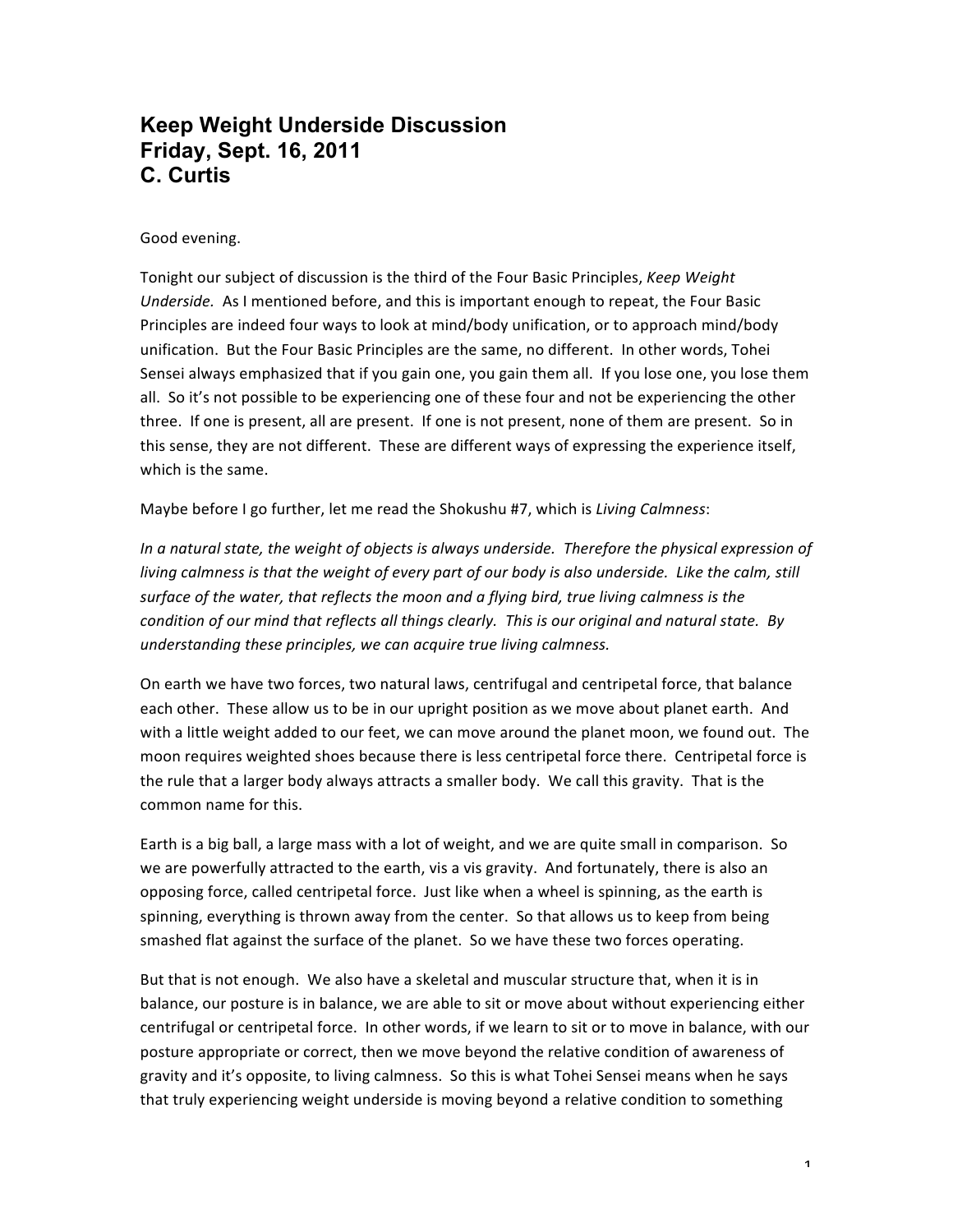that he calls "living calmness."

I have the scroll on my wall that says, "Masa katsu a gatsu kachi haya bi." This translated means "true victory over self is victory over time and space," or "true victory over self allows us to move beyond time and space," to transcend time and space experiencially. So time and space is the ultimate relative consideration and such things as centrifugal and centripetal force fall under the aegis of relative world, right?

So the experience of a self, or some one that is at the center of all this, namely "me" or "I" is really woven right into the experience of time and space. Everybody knows when you are having a good time and you are fully engaged in something, like right now, you forget about time, you forget about where you are. Even sometimes you forget what time it is and have to rush off, because you "lost track of time." You forgot completely. And when you forget about time and space you also forget about yourself. Or you can say it conversely; when you forget about yourself, when you are fully engaged in something, you tend to forget about time and space. Time and space, or relative thinking and a sense of separate self, are intricately involved with each other. They cannot be parsed apart, cannot be separated.

So just like with all four of the basic principles, Tohei Sensei has found a way to point to a kind of experience that transcends, if experienced completely, not just time and space but a sense of separate self, a sense of self-importance, an sense of being the center of ones importance in life, what matters most.

When we are fully engaged in something, it is whatever we are engaged in that matters most. The experience of it itself may be exhilarating and transforming, even if it is something as simple as weeding in the garden. It doesn't have to be something as lofty as painting a painting, but of course when you are so engaged this can happen as well. So everybody has something that they love to do, and do well, and that means that when they do it they lose a sense of themselves doing something.

This is a pretty simple and straightforward thing, this weight underside. In other words, as I described it, all we need to do is learn to sit or stand (or even in motion, but it is easier to start practicing by sitting) making sure that your weight is supported by the skeletal structure, so that you skeleton is in alignment and you are not using muscles to hold yourself up. Obviously, if you lean over forward, you are having to use your stomach muscles to keep your body from falling. So if you can find this balance point. If you are sitting on chairs as we are right now, our buttocks are against the chair, and our spine comes down and rests against the chair, so that chair supports us in that sense. But we experience this support at our One Point in our lower abdomen. In this way, we can experience Weight Underside from the top of our head, all the way down and it gathers and gathers down into our One Point. Our head rests on the top of our spine, our shoulders rest directly over our hips so that we can raise our shoulders and let them down and it is very comfortable. When we have this correct posture, then it is very easy to forget all about gravity and the aches and pains that come with getting older and experiencing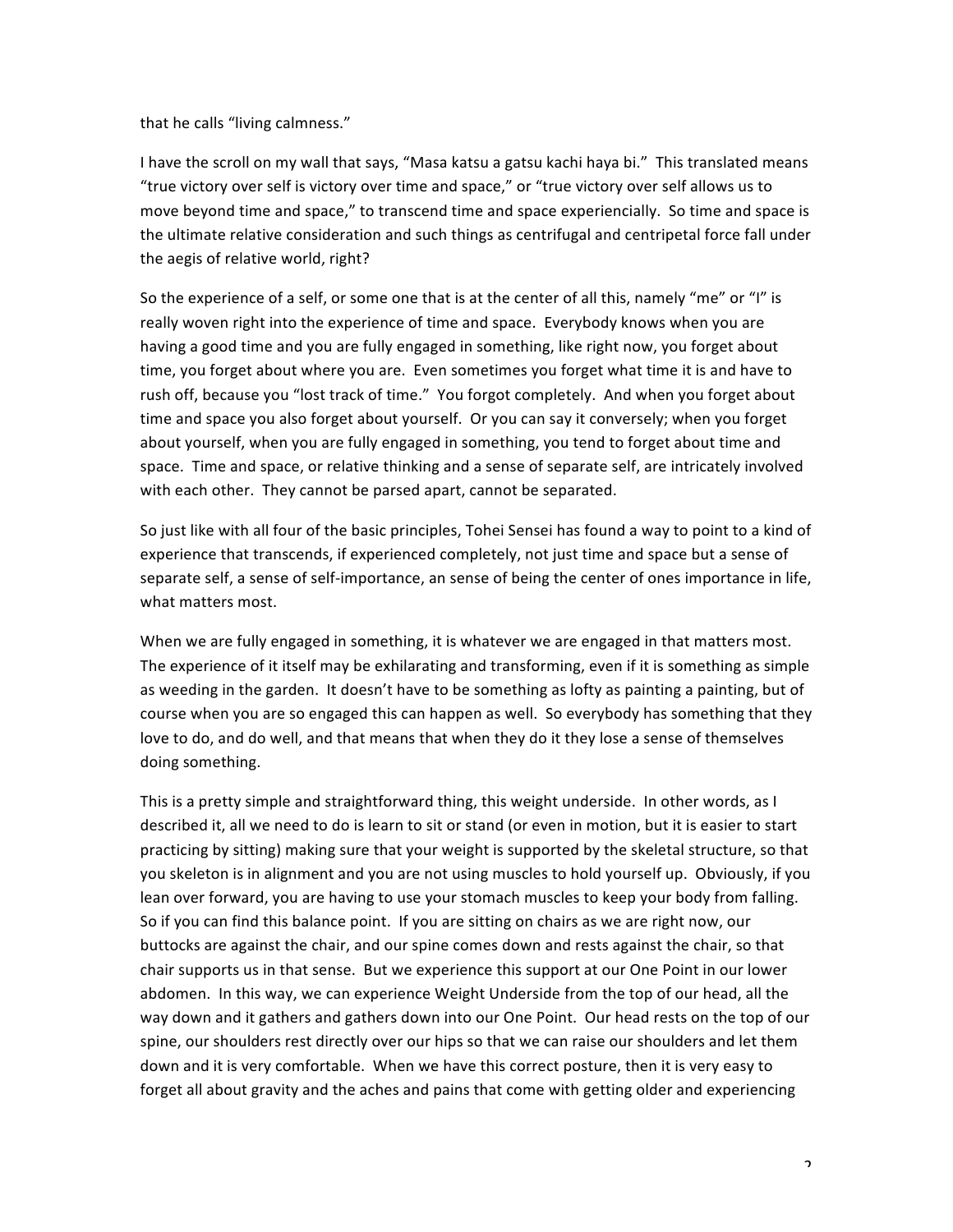gravity more and more. And at the same time it is easy to forget about the self, and just experience the moment for what it is completely. This is Weight Underside.

# Any questions or comments about Weight Underside?

Student: I think I just had that experience recently, doing the new Whole Body Meditation that you showed us in the seminar. I was sore from training and stuff, but sitting like that all of sudden I wasn't sore, because I could sit there for an hour. As soon as I moved, of course I became sore again. So is this Weight Underside?

# What was aching?

Student: Oh, muscles, back, etc. But even the legs were not sore. All of a sudden there was no *pain.* When I had to get up to go to work, I didn't want to. I just wanted to stay there. So that's the experience of Weight Underside?

#### Is that your question?

# Student: I quess it is.

Yes, again the Four Basic Principles are four ways to experience mind/body unification. When mind and body are unified, we don't have a sense of separation. When we are feeling aches and pains in our body, it's definitely becoming an object to us. "This damn body hurts." So in a sense you are losing, by practicing this "Mastery Meditation" or "Whole Body Meditation" that I showed you, we are losing that sense of separation, losing a sense of separate self. Automatically with that goes all the time and space concerns, which give pain in your body and so forth. You know, when you have pain in your body, that's when you really think about time, right? And that's when you really think about your self. And actually your are thinking about your body as an object. You think of your body as your self, and it tortures you, and you want to get up, you keep looking at the clock and wondering when is this over. But if you just engage completely in what is present, it puts and end to suffering. Suffering is a reaction to the pain. It's not the pain itself. But engaging completely in the moment, it puts and end to the reactivity, the suffering. And then the pain itself becomes, if not unnoticeable, at least bearable.

# Student: I guess so, because even lying in bed I was very sore, but as soon as I sat correctly it *went away. Thank you Sensei.*

Student: Sensei, I've listened to years, of course, to everybody saying that the Four Basic Principles are four ways of saying the same thing, and Weight Underside has always been one of the more difficult ones for me to grasp fully. I mean, intellectually it is very easy to understand. Originally I thought it might be because in the other principles it seems like we do something. I know this is a trap, or mistake, because you don't "extend Ki" or you don't "relax completely." And I think when I first heard "weight is underside" it was confusing me just because I didn't have an action to do. It was too easy for weight just to be underside. I have gone past that, but it still is something that is not my fall-back or preferred principle.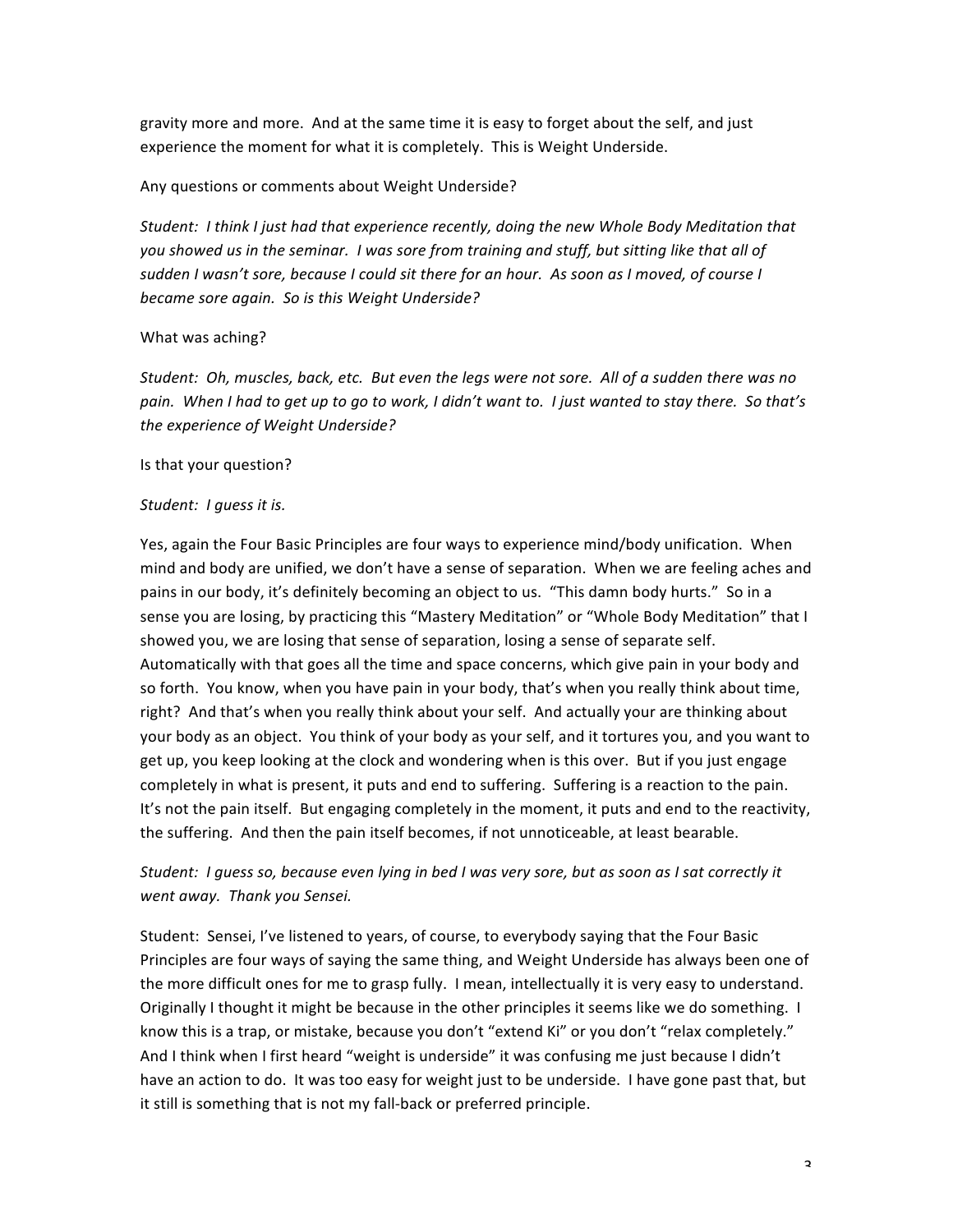You asked the other day is everybody has a favorite one, and I definitely do, and it has never been Weight Underside. So I was wondering if you could shed some light on some of my confusion here.

Well, we have a really big mountain on this island, and just about everywhere in the world someone is within reasonable distance to a big mountain. Even if you don't live right next to one, you have seen them before. Mountains are really important in this way. In meditation we often say, "Body like a mountain." Right? "Body like a mountain, breath like a breeze, mind like the sky." This how we sit. So think of Haleakala, our big mountain here. How much effort does it put into sitting there? Non-whatsoever. It just sits. That's why, as you say, adding the word "keep" to weight underside is clearly not what Tohei Sensei means when he says it. In fact, as he describes weight underside, he says, "If you do anything, it won't be weight underside." So he doesn't mean "keep." He means, be like the mountain. In some sense we might say, "recognize, patiently recognize or rest in this natural condition of weight underside, which is like a mountain." Again, if we sit in correct posture for a little while, and just contemplate that mountain there, that big huge Haleakala mountain, then all the little physical things that we identify with, in terms of being in our body, those things just drop away. And then there is just this huge sense of fullness and solidity and stability. And this fullness is very mobile. Even when we are doing *Shomenuchi kokyunage*, we still maintain this feeling, this experience of huge natural stability. This is what Tohei Sensei has named "Weight Underside."

So it's not as if we have to sit still. Even as we move about it continues. Because each molecule of our body, no matter what position it is in, has weight underside. Every little iota of the body is an experience for us. It's not a thing. The body is not a thing. The body is an experience. And, as I said before, when we are in posture, then the experience of what we call body, becomes like living calmness. It's a living, breathing experience of calm, full, stable, mountainous completion.

And if you think of it this way, I think you would really like Weight Underside. In fact I think you have experienced this already. You just don't identify it as weight underside.

*Student: I agree. I think that is part of the problem I have had. And I have heard you make that* same explanation a few times, and that was very helpful. I often say that you tell me the same *thing many times, but I am just not ready to hear it every time.* 

Well, fortunately, for some reason, I am never able to remember what I said before, so it always seems like the first time to me.

Student: Personally I have also had this problem with "Keep Weight Underside." But actually *this* is more of a comment than anything. Thinking about the mountain, when you say it's *completely effortless, I've always thought of this as, you have to do something. So was that kind* of what you were saying earlier, that "keep" is kind of like saying we have to do something?

Yes, this is definitely is a kind of a problem, or a challenge. You know the expression is not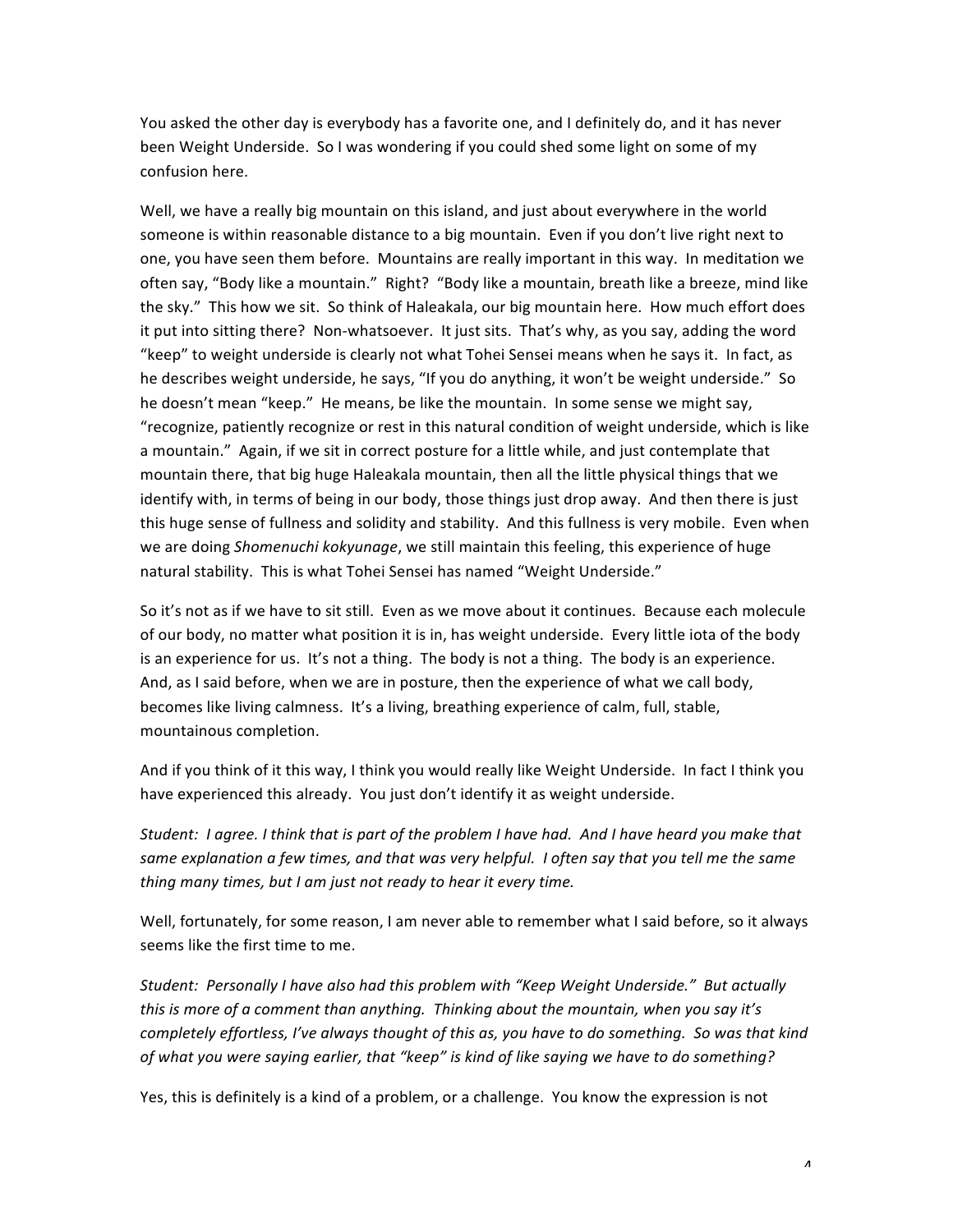"Keep One Point" in Japanese. It is "Seika no I ten," or "One Point in the Lower Abdomen." There is in "keep" in Japanese. So if you can come up with a better word than "keep" I'll give you twenty-five dollars. Of course, I have to agree with it.

We need another word for "keep." I mean we could say "experience" weight underside. But that's a little strange maybe. I mean, in the days when Tohei Sensei was first teaching people didn't think of things in that way. I went over this before. In a sense, it's like an injunction. "Keep One Point!" "Keep Weight Underside" "You do this and you'll be happy!" So it's sort of like a school teacher giving someone directions of what to do to succeed, which makes us all feel like there is something that I must do to keep one point, otherwise it will fly away from me. Well, yeah, there is something that you have to do. Pay attention. But it doesn't take effort. Of course in some sense it does. In the beginning it takes a kind of effort, and if you don't make that effort you will never get to effortlessness. But if you begin with effortless, and you have no attentive capacity to be in the experience of weight underside, then you may never notice it.

So, in a sense, we have to make a tremendous amount of effort to get to the place where we see that this is actually effortless. So the visualization of the mountain has been very useful to me. I can experience being a mountain, and this is the experience of weight underside. And of course, when weight is underside, as Tohei Sensei says in the *Shokushu*, when the mountain is just resting, it's very still and very quiet. And that's when your mind is very clear. So when you are experiencing Weight Underside, you have great clarity. You are able to clearly see what is happening in the moment. There are no ripples. When the ripples come you are starting to plan about the future once again. You are starting to try to figure something out. You are trying to make something of this, or trying to increase the experience in some way. "Keeping" One Point.

In this way what I have just expressed is a paradox. In Zen, the express it as being "carefully uncareful." We have to work really hard to be effortless.

#### *Student: I'll keep practicing, Sensei.*

*Student: It's more a comment that a question, I think. The word "keep" is not so much an issue to* me, but the word "weight" is. In keeping weight underside, there is no weight. So to me I think possibly this is misleading to some people. Because when you are in living calmness you are not aware of weight. At least, I'm not aware of weight. So I don't know what the question is *here.*

Will we end up throwing the Four Basic Principles out and re-writing them completely?

Yes, paradoxically, when weight is underside, weight disappears, as I described earlier. Right? And Tohei Sensei often uses this phrase as opposed to "Weight upper-side." And it's correlated with Keeping One Point, and when we become disturbed, emotionally or mentally or physically even, losing our posture, then our One Point comes up. At the same time our breath comes up. Our breath was deep and calm and then breath becomes very shallow and we are breathing just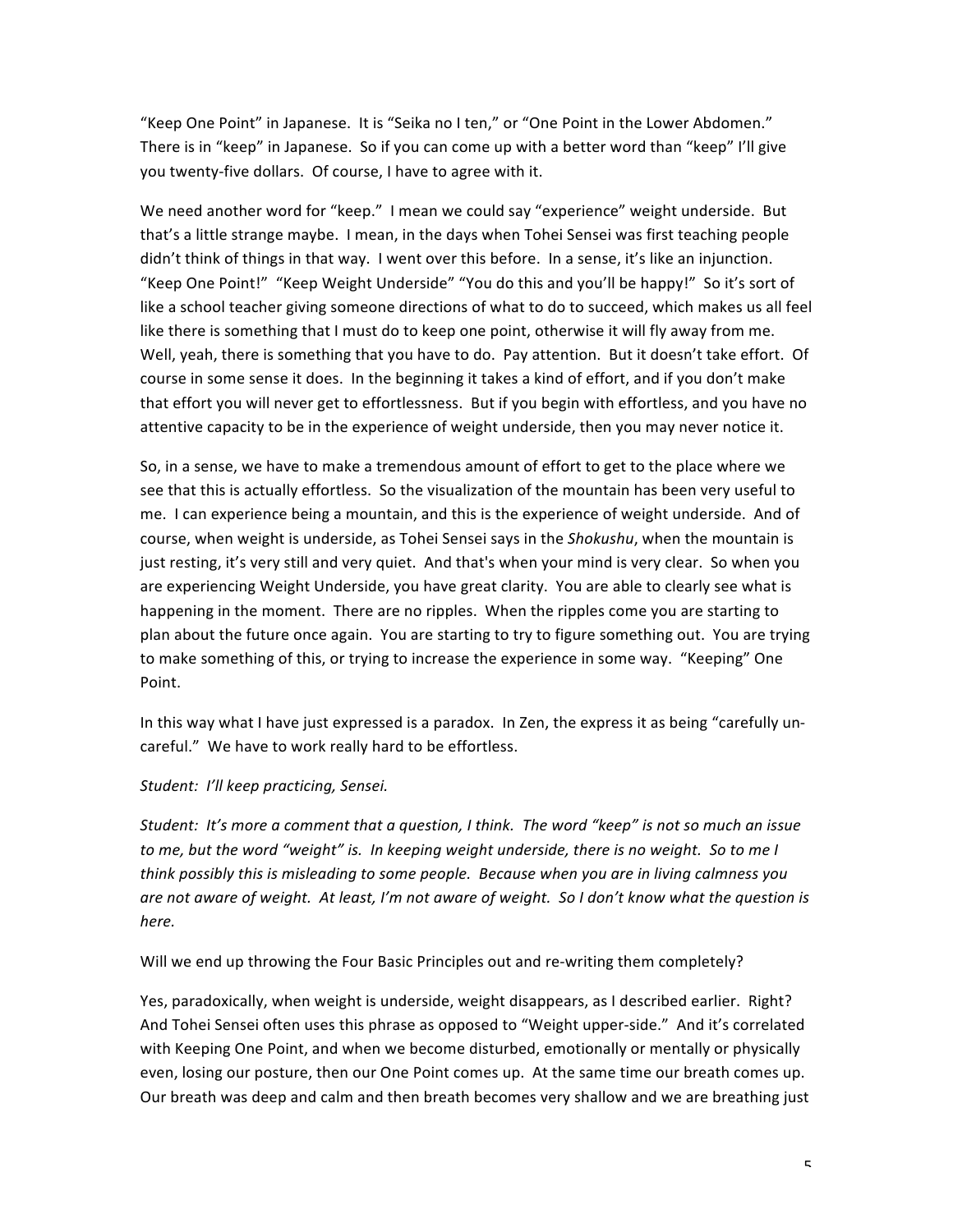high up in our chest. So to Tohei Sensei I think it is a similar image that when we are experiencing deep calmness or Weight Underside, and breathing deep in our belly, and our weight is definitely falling all on the underside of things, and we don't experience it as weight. It is just naturally stable. But when we become disturbed, we are clearly off or out of balance. When you are off balance, you weight is upper-side. When you become disturbed, you lose your balance and fall into things, and everything come upper-side like this. As I am acting this out now I am sort of exaggerating this, so you can see.

Student: Yeah, I can see you are talking about the opposites. That makes it really clear.

Yes. And for most human beings you can be out of balance or having weight upper-side and not have it be physically noticeable. So the more we sit and the more we experience Weight Underside, this sense of weightlessness, the more refined our perception of this becomes. So then even a subtle movement out of balance, a slight ripple, becomes a big thing. Right?

#### Student: Yes, thank you.

Student: Sensei, for me, Weight Underside, is related to relaxation of the muscles, and that was what I understood by Weight Underside. And it was related to breathing as well. So you *breathe, you get relaxed, your weight goes underside, so it is something that is unconscious.* 

So what is your question?

Student: Well, you are telling us that we are not supposed to do anything to have the weight *underside.* But so if I am doing something, is this wrong?

What are you doing?

*Student: You know, keeping my breathing in check, relaxing my muscles, trying to....* 

OK. I think I understand your question. If I tell you to relax right now, what do you do?

Student: Well you just do it.

What do you do?

*Student: You just keep and eye on your breathing, and relax the muscles.* 

Keep and eye on breathing?

*Student: Yes, just make sure that my breathing flows smoothly, and just relax the muscles that I feel are tense.*

You can do that?

Student: Yes.

Hmmm. What do you think you are relaxing, your mind or your body?

 $\epsilon$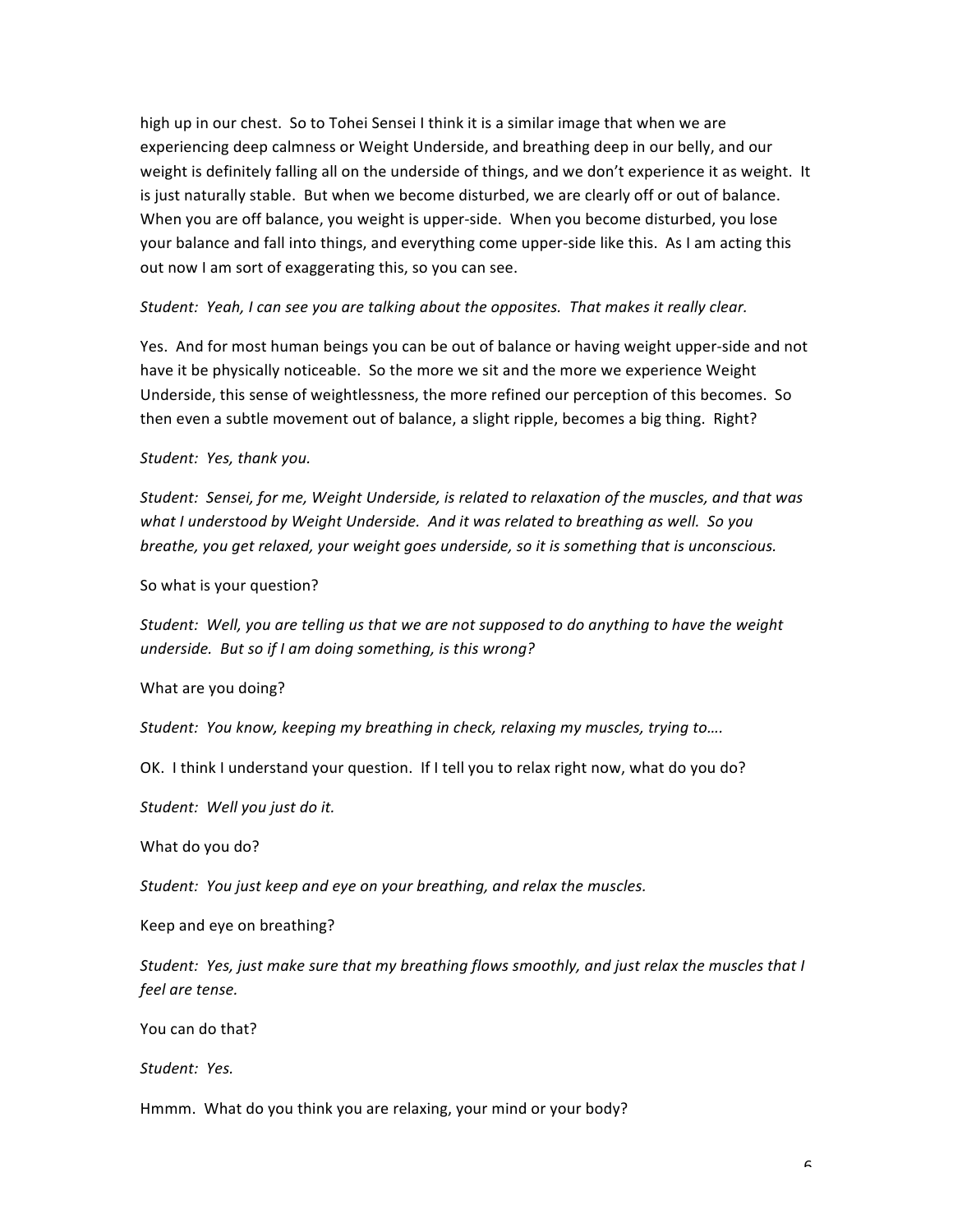#### *Student: That's, uh, I don't know.*

Usually if somebody is tense, if we just tell them "Relax, come on, relax!" They will we pretty well lost. But if we tell them "OK, with me, three deep breaths," by the time three deep breaths are done, you are relaxed. You did mention the breath. Breath is definitely the key to all Four Basic Principles. We breath naturally, and when we emphasize that natural breathing, we become more relaxed, we become more Weight Underside, we Keep One Point more easily, we experience the Extension of Ki. We become clearer, calmer, and more at peace, the more our breath is relaxed and calm and at peace.

I am not sure that you had a direct question, but I think this concurs with what you are saying. I am just repeating it in a way to help clarify exactly how things operate. When we become disturbed, our breath becomes disturbed. So it stands to reason that we can learn to let our breath relax and be natural. I wouldn't say "control" our breath, because any effort to control it would probably make it more disturbed. But by taking a keep breath, and maybe even expressing "Ahhhhh" then automatically we become more relaxed. And then eventually when we learn to meditate deeply in the breath, then we can get completely relaxed. Not just a little relaxed, not just removing the surface tension in or body, which is from some shallow tension in our mind, but going very deeply into a state of living calmness or living relaxation where our mind is very, very calm, just barely rippling along....of course you don't want "flat-lined," this is when we die. But as close as we can get to that while living is the deepest most relaxed condition. And we are led there, all of us, each and every one of us, by and through the breath. Breath is the key. This is why we do so much breathing exercises. And also this is why I taught the Whole Body Meditation, which is based upon the breath, which I think everyone found very relaxing.

Student: You just answered by question.

#### What was it?

Student: Well, pretty close to what the last student asked. I was wondering about when I find *my* weight going upper-side it seems like and involuntary process. And it's something that I *wanted to ask about what is the practical way to address that.* 

Yeah. Take a deep breath.

#### *Student: Yeah, I see.*

Well, the Four Basic Principles are Tohei Sensei's answer to that question. The practical way to address it is to Keep One Point, or Relax Completely, or Keep Weight Underside, or Extend Ki. When we are becoming disturbed, Shinichi Sensei tells us to Keep One Point. Tohei Sensei always said, "Keep One Point." But as we are discussing tonight, sometimes that can be a little misleading, when you think that you have to do something.

But we have learned that the breath is the key to all of this. So simply by going deeply into the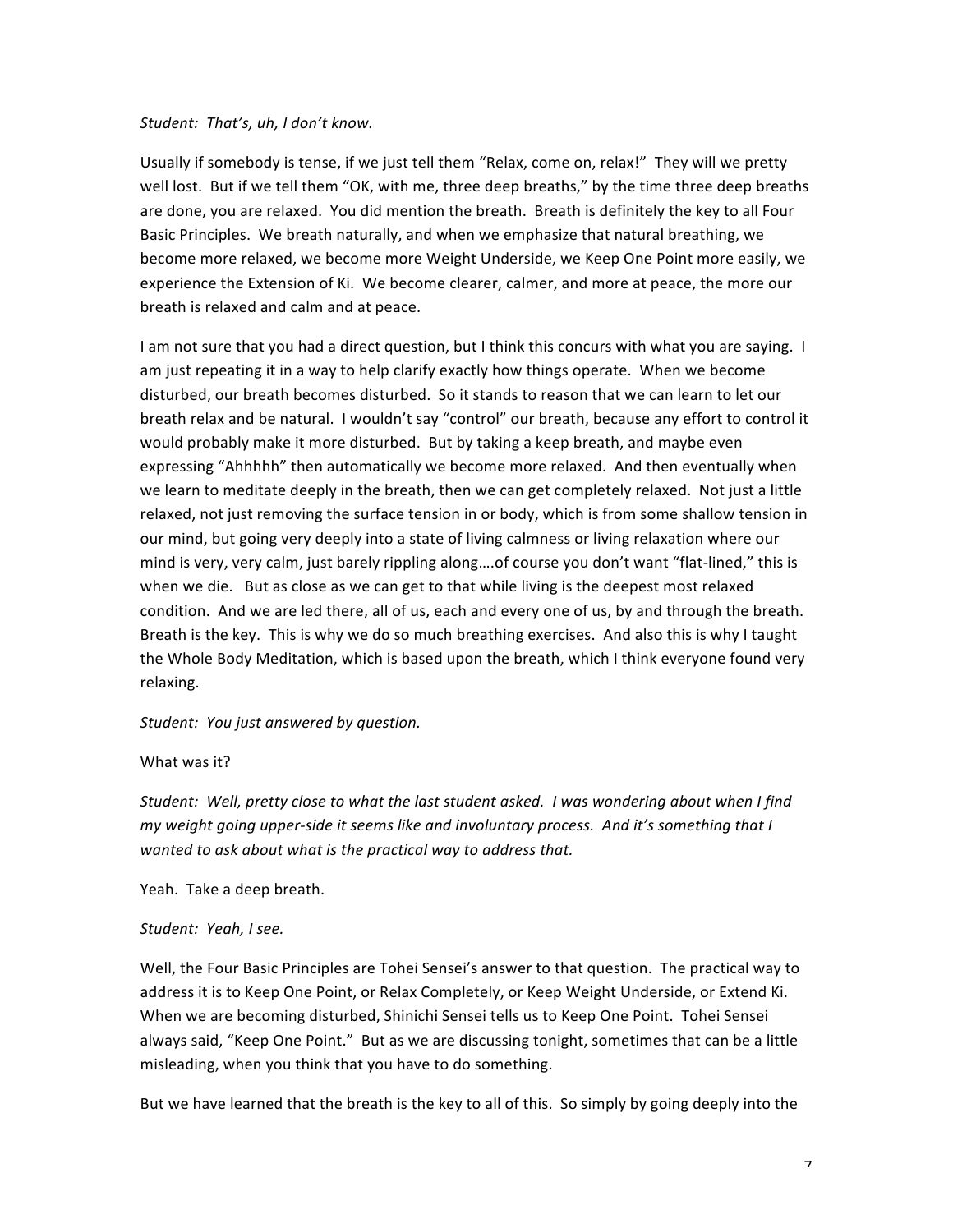breath, all these things come about, all of these principles. We experience One Point. We experience Deep Relaxation, Weight Underside or weightlessness, and awareness of Ki throughout the whole universe.

And like I said, the more calm we become, the more sensitive we are to that, and so the more we get to experience that. It's not that "it" increases inside of us in some way. People like to think that they have developed very strong Ki. Baloney. That's self-congratulatory, selfaggrandizement. That's going in the opposite direction rapidly. No. It's just the calmer we are the more we get to experience what's already here. The whole universe is made of Ki. Just sit like a mountain. Heleakala knows. We just forget because we are so busy in our minds trying to figure out what's going on, what our future will be like.

#### *Student: Thank you, Sensei.*

Student: Sensei, I wanted to ask you again about not doing anything. We talk a lot from time to *time* about letting go, which in a sense is doing something, isn't it? If you have tension you let go of tension, and if you are preoccupied with something in the mind then you let go of that. That's what breathing deeply and calmly allows you to do. So I quess the question would be, don't we also get better at doing that, letting go of things, so that you can rest in your natural state?

Yes. As you experience more, you see that you don't really have any control over things. And worrying over them, gnashing of teeth and pulling of hair, doesn't really make things any better. In fact for you it makes them a lot worse, because you experience more suffering, more disturbance. So when we say "letting go" we mean basically letting go of doing. If you want to you can insist that letting go is doing something, but it is basically letting go of that whole idea. It's letting it naturally fall away, not trying to hold your own water in your hand. It takes a lot of effort to do that. You really have to squeeze tight to do that. So if you just take a deep breath and relax, the water will return to the lake. Um, yes I did something, I let go of squeezing my hands together. So, as I say, if we want to insist, yes we can say that there is something being done.

I always say that there is only one choice that we really have. And in this sense what I am saying is that there is really only one thing to do, and that is to Keep One Point or not. Or in other words, to be in a basic principle or not, to be present in awareness or not. That's the choice we have. And making that choice is something that we can practice "doing." That's why we meditate. When we are sitting in meditation, all we have to do is just follow the breath and everything is fine. And then what happens? Something comes along to distract us, a sound, a thought, a feeling, some pain. And then the wonderful thing is that sooner or later, and it might be two seconds, two minutes, two years, we suddenly go, "Oh, I was supposed to be meditating, I was supposed to be following the breath." Usually what we do is we say to ourselves, "Are you never going to learn this?! What is the matter with you?" But instead, we just return to following the breath. That's the choice. That's the one real choice. When we say "Oh" we are in a state of awakening, we are awake. And so with that awareness, that awakeness, we return